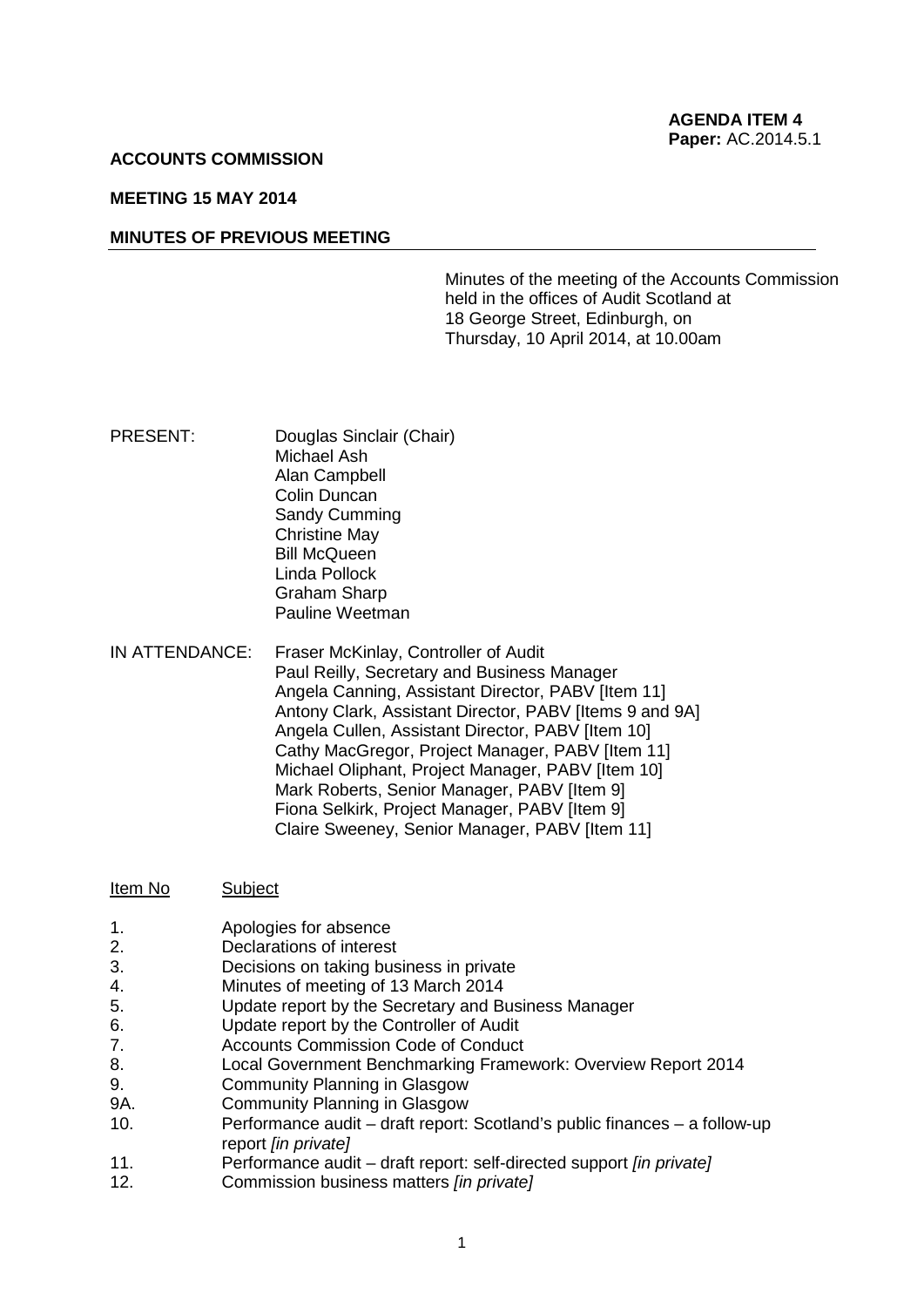# 1. Apologies for absence

It was noted that apologies for absence had been received from Colin Peebles.

# 2. Declarations of interest

The following declarations of interest were made:

- Bill McQueen, in item 10, as a member of the board of the Scottish Fire and Rescue Service.
- Michael Ash, in item 11, as a member of the Board of NHS Lothian, Chair of East Lothian Community Health Partnership and member of East Lothian Community Planning Partnership.
- Linda Pollock declared that she would not be taking part in the consideration of item 11, being a member of the boards of Enable Scotland and the Care Inspectorate.
- 3. Decisions on taking business in private

It was agreed that items 9A to 12 should be taken in private as they contained draft reports and confidential issues.

## 4. Minutes of meeting of 13 March 2014

The minutes of the meeting of 13 March 2014 were submitted and approved, subject to:

- Including in the list of those present Paul Reilly, Secretary and Business Manager.
- In relation to item 9, noting advice from the Secretary and Business Manager that a discussion on the experience in Highland would take place at the June meeting of the Commission.
- In relation to item 10, noting advice from Bill McQueen that it was his intention that all audit firms would be invited over time to a meeting of the Financial Audit and Assurance Committee.

### 5. Update report by the Secretary and Business Manager

The Commission considered a report by the Secretary and Business Manager providing an update on significant recent activity in relation to local government and issues of relevance or interest across the wider public sector.

During discussion the Commission:

- In relation to paragraph 4 (An overview of local government in Scotland 2014), noted advice from the Secretary and Business Manager that the Deputy First Minister had welcomed the report in an answer she gave during First Minister's Questions in the Scottish Parliament on 3 April 2014.
- In relation to paragraph 23 (Public Petitions Committee: PE01488; Whistleblowing in local government), noted advice from the Secretary and Business Manager that a letter had been received from the Committee about their scrutiny of local authority whistleblowing policies, and he would: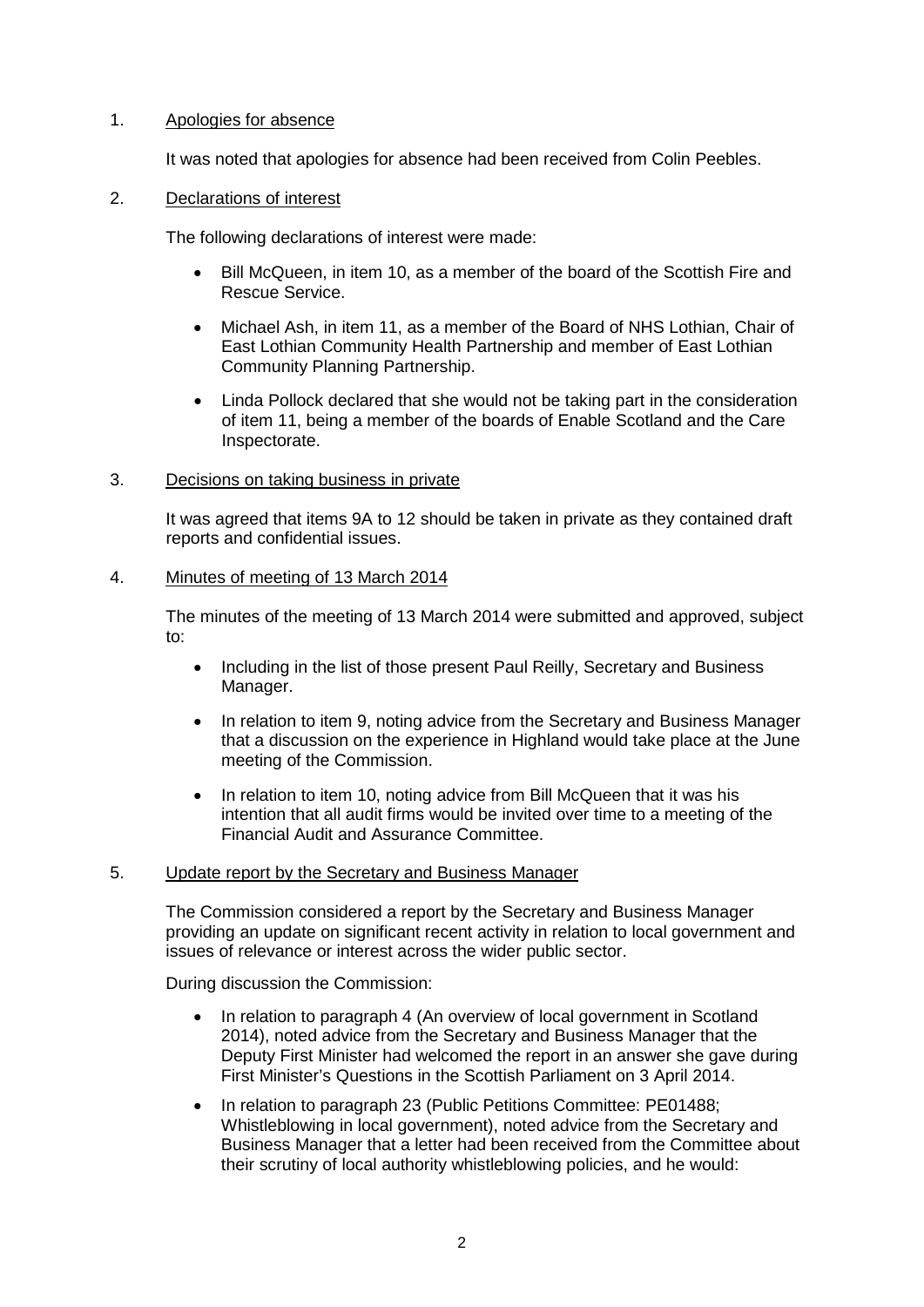- o liaise with the Chair and Audit Scotland to respond appropriately.
- o make the letter available for information in the members' portal.

# *Action: Secretary and Business Manager*

• In relation to paragraph 40 (Ayrshire Roads Alliance), it was agreed that more information on the initiative be provided.

## *Action: Secretary and Business Manager*

• In relation to paragraph 49 (Aberdeen City Council – Council Tax letter), noted advice from the Controller of Audit that he and Audit Scotland had received a number of letters from various parties about the matter, which he was currently investigating further.

Thereafter the Commission agreed to note the report.

## 6. Update report by the Controller of Audit

The Controller of Audit provided a verbal update on his recent activity, including meetings and discussions with stakeholders.

It was agreed:

• That members be provided with information on the Audit Commission's value for money profiles.

*Action: Secretary and Business Manager*

• To note the Controller of Audit's report.

# 7. Accounts Commission Code of Conduct

The Commission considered a report by the Secretary and Business Manager proposing a new Code of Conduct for the Accounts Commission.

Following discussion, the Commission agreed:

- To approve the proposed Code of Conduct for the Accounts Commission.
- To consider, on an individual member basis, the implications of the Code.
- To note that the Secretary and Business Manager will provide information on specific aspects of the Code, notably paragraph 3.3.

*Action: Secretary and Business Manager*

# 8. Local Government Benchmarking Framework: Overview Report 2014

The Commission considered a report by the Secretary and Business Manager advising of the publication of the Local Government Benchmarking Framework Overview Report 2014.

During discussion, the Commission:

- Agreed that the Director of Performance Audit and Best Value liaise with the Improvement Service in relation to the following points:
	- o The desirability of more information on arm's length organisations.
	- o The desirability of more housing related information.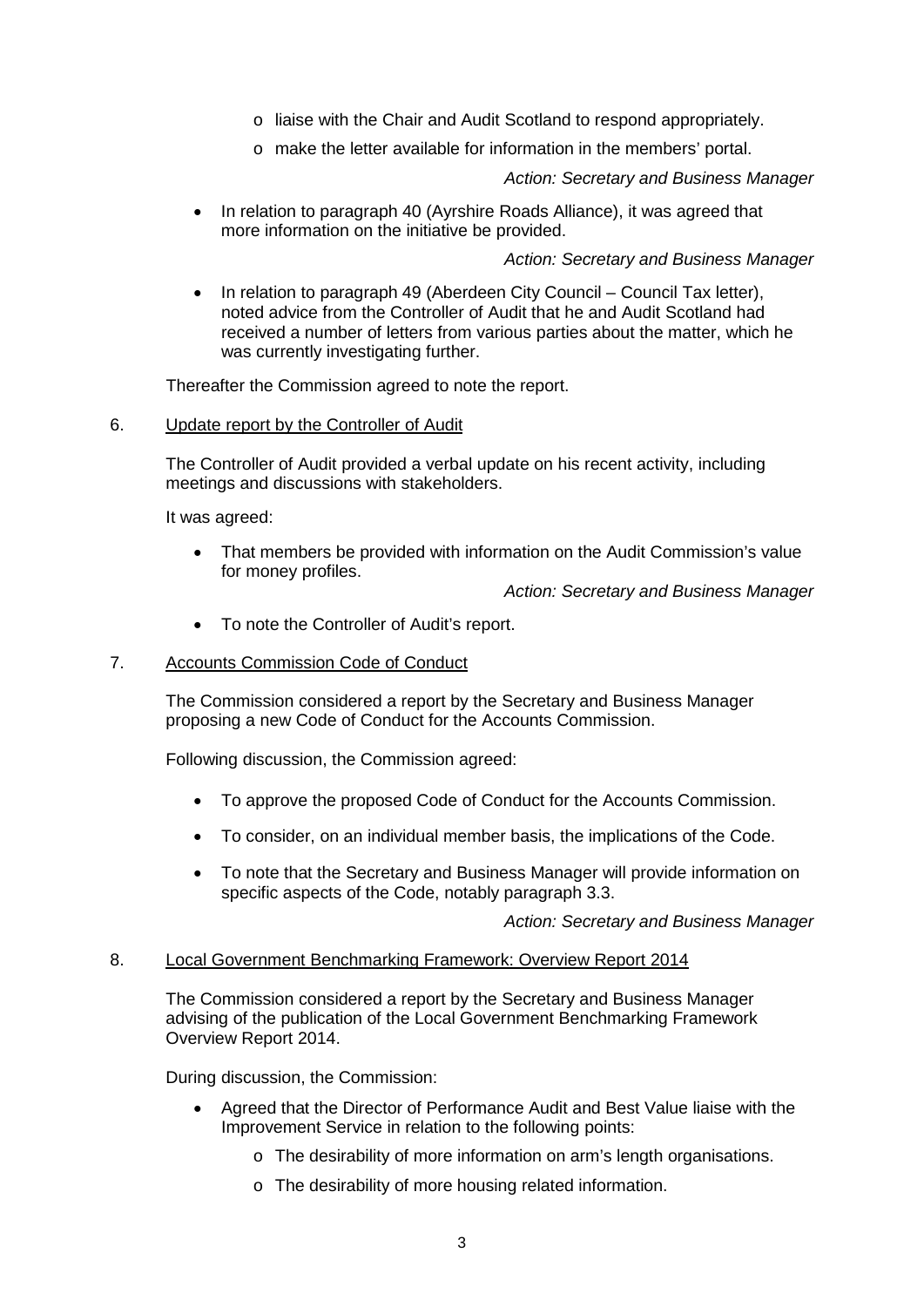- o The desirability of indicating the number of libraries being provided by councils.
- o The desirability of information on burial services.
- o The desirability of more information on cost of council tax collection.
- o Establish any involvement of Education Scotland in the project, specifically in relation to school indicators.

# *Action: Director of Performance Audit and Best Value*

- Noted the publication of the Local Government Benchmarking Framework: Overview Report 2014.
- Noted that Audit Scotland will be considering further the implications of the report on the Commission's work.
- Agreed that representatives of the project, including the Improvement Service, COSLA and CIPFA Directors of Finance, be invited to a meeting of the Commission to discuss the project further.

## *Action: Director of Performance Audit and Best Value & Secretary & Business Manager*

# 9. Community Planning in Glasgow

The Commission considered a report by the Secretary and Business Manager introducing the report of the audit of Glasgow Community Planning Partnership by the Controller of Audit and the Auditor General for Scotland, and seeking direction on how to proceed.

During discussion the Commission:

- In relation to paragraph 10 of the covering report, noted advice from the Secretary and Business Manager that the report, being made under Section 23 of the Public Finance and Accountability (Scotland) Act 2000, would not need to be laid before the Scottish Parliament.
- Agreed that future such reports on the audit of community planning partnerships provide information on the amount of support being given to the partnership.

*Action: Controller of Audit*

• Agreed to note the report and to consider in private how to proceed.

# 9A. Community Planning in Glasgow [in private]

The Commission agreed that this item be held in private to allow it to consider how to proceed in relation to a report by the Controller of Audit.

Following discussion, the Commission agreed to make findings as contained in the report to be published in early course.

*Action: Secretary and Business Manager*

# 10. Performance audit – draft report: Scotland's public finances – a follow-up report [in private]

The Commission agreed that this item be held in private to allow it to consider a draft performance audit report.